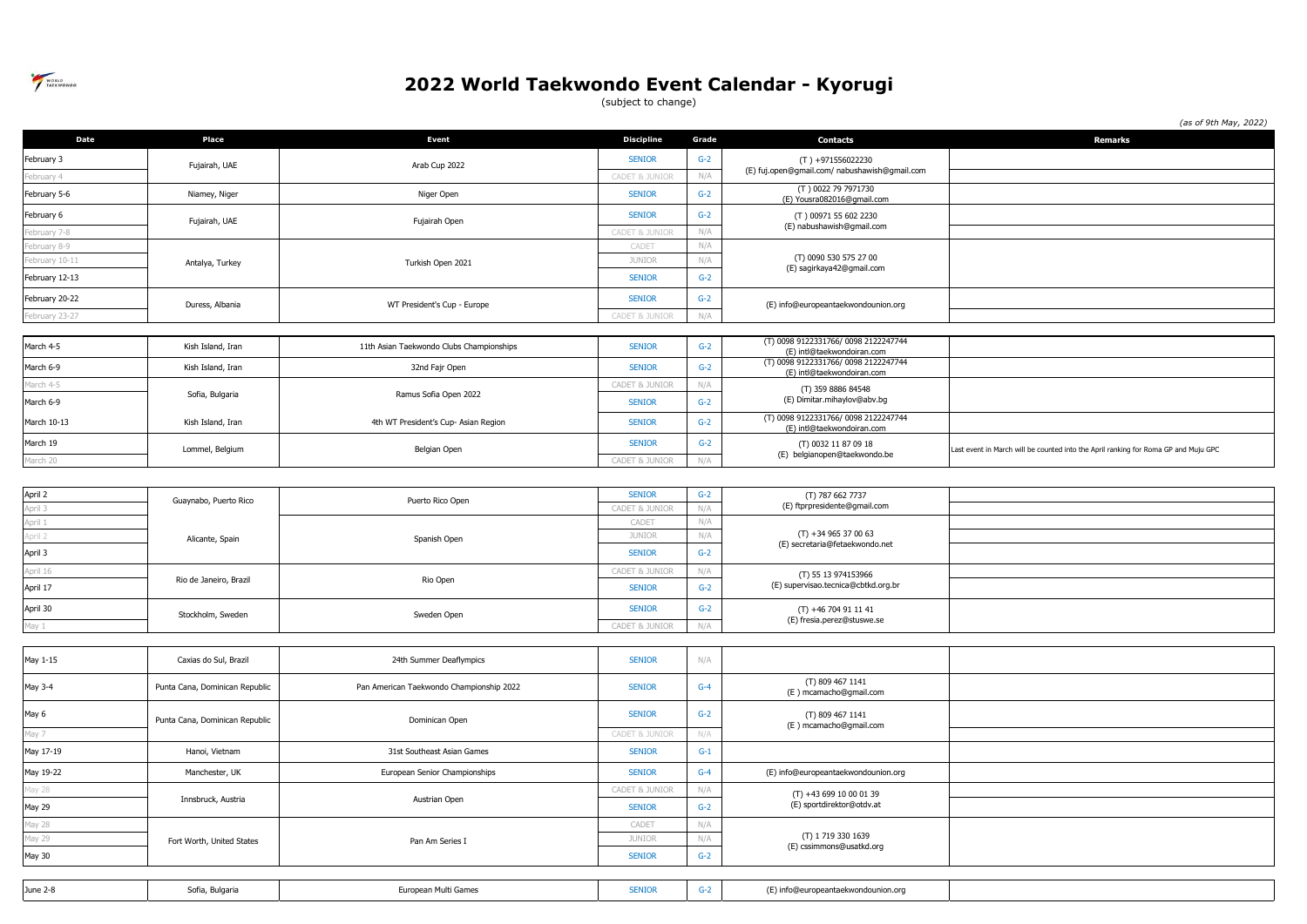

(subject to change)

*(as of 9th May, 2022)*

| Date                           | Place                   | Event                                                       | <b>Discipline</b>              | Grade          | <b>Contacts</b>                                                               | Remarks                                                                      |
|--------------------------------|-------------------------|-------------------------------------------------------------|--------------------------------|----------------|-------------------------------------------------------------------------------|------------------------------------------------------------------------------|
| June 3                         | Havana, Cuba            | Havana Open                                                 | <b>SENIOR</b>                  | $G-2$          | (T) 0053 5338 6242<br>(E) taekwndo.cuba2019@gmail.com                         |                                                                              |
| une 4                          |                         |                                                             | CADET & JUNIO                  | N/A            |                                                                               |                                                                              |
| <b>June 3-5</b>                | Rome, Italy             | Roma 2022 World Taekwondo Grand-Prix                        | <b>SENIOR</b>                  | $G-6$          |                                                                               | (PSS: Daedo)                                                                 |
| June 4                         | Gaborone, Botswana      | Botswana Open                                               | <b>SENIOR</b>                  | $G-2$          | (T) 72 108 611<br>(E) naickers@me.com                                         |                                                                              |
| June 10-12                     | Muju, Korea             | Muju Taekwondowon 2022 World Taekwondo Grand Prix Challenge | <b>SENIOR</b>                  | $G-1$          |                                                                               | (PSS: KPNP)                                                                  |
| ne 11                          | Luxembourg              | Lux Open 2022                                               | CADET & JUNIOR                 | N/A            | $(T) + 352621276333$<br>(E) tkdluxopen@gmail.com                              |                                                                              |
| June 12                        |                         |                                                             | <b>SENIOR</b><br><b>SENIOR</b> | $G-2$<br>$G-2$ |                                                                               |                                                                              |
| June16-17<br>ne 18-1           | San Marino              | European Small Countries Championships                      | <b>CADET &amp; JUNIOR</b>      | N/A            | (E) info@europeantaekwondounion.org                                           |                                                                              |
| ie 18                          |                         |                                                             | CADET & JUNIOR                 | N/A            | (T) 0038 513 012 348                                                          |                                                                              |
| June 19                        | Zagreb, Croatia         | Croatia Open                                                | <b>SENIOR</b>                  | $G-2$          | (E) hts@taekwondo.hr                                                          |                                                                              |
| June 24-27                     | Chuncheon, Korea        | 25th Asian Taekwondo Championships                          | <b>SENIOR</b>                  | $G-4$          | (E) admin@wtasia.org                                                          |                                                                              |
| TBD                            | Bucharest, Romania      | Dracula Open                                                | <b>SENIOR</b>                  | $G-2$          | (T) 004 0744 674910<br>(E) organizator@taekwondowt.ro                         |                                                                              |
| June 25                        |                         |                                                             | <b>SENIOR</b>                  | $G-2$          | (T) +48 504 169 988 / +380 67 743 9411                                        |                                                                              |
| une 26                         | Pruszkow/Warsaw, Poland | Ukraine Open Cup                                            | <b>CADET &amp; JUNIOR</b>      | N/A            | (E) BIURO@PZTAEKWONDO.PL / OFFICE.FTU@GMAIL.COM                               |                                                                              |
| June 27-July 7                 |                         | Chengdu 2021 FISU World University Games                    | <b>SENIOR</b>                  | $G-2$          | (E) officialmedia@2021chengdu.com                                             | (PSS: KPNP)                                                                  |
| (Taekwondo: June 27-July 3)    | Chengdu, China          |                                                             | <b>TEAM</b>                    | $G-2$          |                                                                               |                                                                              |
| June 29-30                     | Chuncheon, Korea        | Chuncheon Korea Open                                        | <b>SENIOR</b>                  | $G-2$          | $(T) +82332455882$<br>(E) jy180903@korea.kr                                   | Last event in June will be counted into the July ranking for Paris GP        |
| June 30                        | Heredia, Costa Rica     | 2022 Pan American Junior and Cadet Taekwondo Championships  | <b>JUNIOR</b>                  | $G-2$          | (T) 506) 70251613<br>(E) eventstkdcr@gmail.com                                |                                                                              |
|                                |                         |                                                             | CADET                          | N/A            |                                                                               |                                                                              |
| June 25-July 7                 | Oran, Algeria           | 2022 Mediterranean Games                                    | <b>SENIOR</b>                  | $G-1$          |                                                                               |                                                                              |
| (Taekwondo: July 3-4)          |                         |                                                             | CADET & JUNIOR                 | N/A            |                                                                               |                                                                              |
| ulv 2<br>July 3                | Heredia, Costa Rica     | Pan Am Series II                                            | <b>SENIOR</b>                  | $G-2$          | (T) 506) 70251613<br>(E) eventstkdcr@gmail.com                                |                                                                              |
| uly 2-4                        |                         |                                                             | CADET & JUNIOR                 | N/A            |                                                                               |                                                                              |
| July 4-5                       | Chuncheon, Korea        | Chuncheon Korea Open                                        | <b>TEAM</b>                    | $G-2$          | $(T) +82332455882$<br>(E) jy180903@korea.kr                                   |                                                                              |
| July 12-26<br>(Taekwondo: TBD) | Ramat Gan, Israel       | 21st Maccabiah Games                                        | <b>SENIOR</b>                  | $G-1$          |                                                                               |                                                                              |
| July 16-17                     | Kigali, Rwanda          | African SENIOR Championships                                | <b>SENIOR</b>                  | $G-4$          | $(T) +250788824606$<br>(E) bagaboplcd@gmail.com                               |                                                                              |
| July 28-30                     | Lodz, Poland            | Lodz 2022 European Universities Games                       | <b>SENIOR</b>                  | $G-1$          | (E) office@eug2022.eu                                                         |                                                                              |
| July 28-31                     | Sofia, Bulgaria         | Sofia 2022 World Taekwondo Cadet Championships              | CADET                          | N/A            |                                                                               | (PSS: KPNP)                                                                  |
| lly 29                         |                         | Egypt Open                                                  | CADET & JUNIOR                 | N/A            | (T) +20122 772 0007<br>(E) agiza_m@hotmail.com /<br>MOSTAFATA3LAB@HOTMAIL.COM | Last event in July will be counted into the August ranking for Manchester GP |
| July 30-31                     | Hurghada, Egypt         |                                                             | <b>SENIOR</b>                  | $G-2$          |                                                                               |                                                                              |
|                                |                         |                                                             |                                |                |                                                                               |                                                                              |
| August 2-7                     | Sofia, Bulgaria         | Sofia 2022 World Taekwondo Junior Championships             | <b>JUNIOR</b>                  | $G-7$          |                                                                               | (PSS: KPNP)                                                                  |
| August 9-18                    | Konya, Turkey           | 2022 Islamic Solidarity Games                               | <b>SENIOR</b>                  | $G-1$          |                                                                               |                                                                              |
| August 13                      |                         | Ramla, Israel<br>Israel Open                                | <b>SENIOR</b>                  | $G-2$          | $(T) +972546754736$                                                           |                                                                              |
| qust 14                        |                         |                                                             | CADET & JUNIOR                 | N/A            | (E) ramiktkd@gmail.com                                                        |                                                                              |
| August 22                      |                         |                                                             | <b>SENIOR</b>                  | $G-2$          | $(T) +97688882987$                                                            |                                                                              |
| qust 23                        | Ulaanbaatar, Mongolia   | Mongolia Open Taekwondo Championships                       | <b>JUNIOR</b>                  | N/A            | (E) Mongoliataekwondo@gmail.com                                               |                                                                              |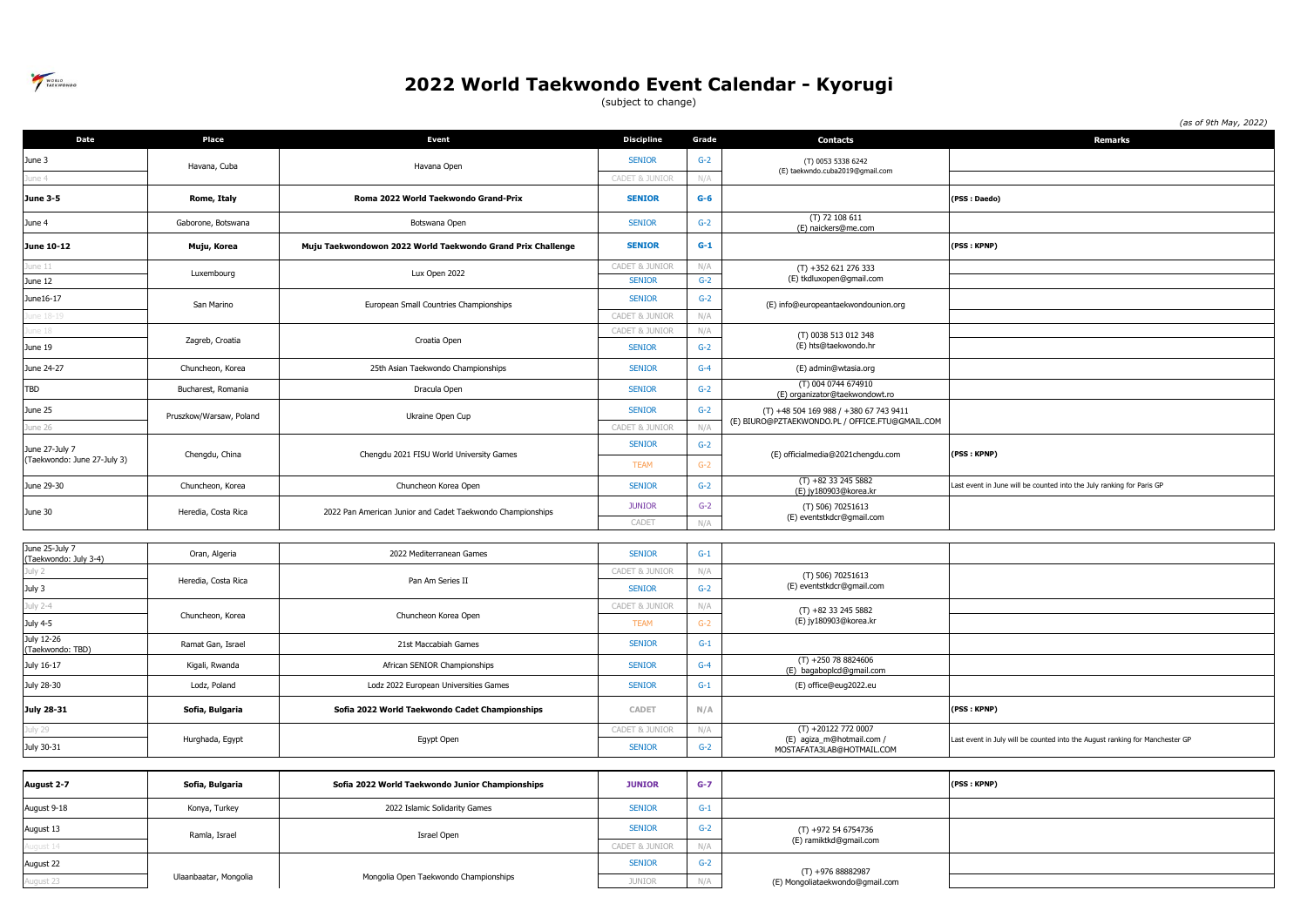

(subject to change)

|                                            |                           |                                                                         |                           |       |                                                                            | (as of 9th May, 2022)                                               |
|--------------------------------------------|---------------------------|-------------------------------------------------------------------------|---------------------------|-------|----------------------------------------------------------------------------|---------------------------------------------------------------------|
| Date                                       | Place                     | <b>Event</b>                                                            | <b>Discipline</b>         | Grade | <b>Contacts</b>                                                            | <b>Remarks</b>                                                      |
| qust 24                                    |                           |                                                                         | CADET                     | N/A   |                                                                            |                                                                     |
| August 22-23                               | Tallinn, Estonia          | European Clubs Championships                                            | <b>SENIOR</b>             | $G-2$ | (E) info@europeantaekwondounion.org                                        |                                                                     |
| laust 25-                                  |                           |                                                                         | <b>CADET &amp; JUNIOR</b> | N/A   |                                                                            |                                                                     |
| aust 21                                    | Tallinn, Estonia          | Tallinn Open 2022                                                       | CADET & JUNIOR            | N/A   | $(T) +37255646681$                                                         |                                                                     |
| August 28                                  |                           |                                                                         | <b>SENIOR</b>             | $G-2$ | (E) estwtftkd@gmail.com                                                    |                                                                     |
| August 28-29                               | Ulaanbaatar, Mongolia     | 4th Asian Cadet Taekwondo Championships                                 | CADET                     | N/A   | (E) admin@wtasia.org                                                       |                                                                     |
| August 30-31                               | Ulaanbaatar, Mongolia     | 11th Asian Junior Taekwondo Championships                               | <b>JUNIOR</b>             | $G-2$ | (E) admin@wtasia.org                                                       |                                                                     |
|                                            |                           |                                                                         |                           |       |                                                                            |                                                                     |
| September 2-4                              | Paris, France             | Paris 2022 World Taekwondo Grand-Prix                                   | <b>SENIOR</b>             | $G-6$ |                                                                            | (PSS: KPNP)                                                         |
| September 10                               | Buenos Aires, Argentina   | Argentina Open                                                          | <b>SENIOR</b>             | $G-2$ | (T) 15 56 58 31 67                                                         |                                                                     |
| eptember 11                                |                           |                                                                         | CADET & JUNIOR            | N/A   | (E) igontan@live.com.ar                                                    |                                                                     |
| mher 9-1                                   | Warsaw, Poland            | Polish Open                                                             | CADET & JUNIOR            | N/A   | $(T) +48606434481$                                                         |                                                                     |
| Septermber 11                              |                           |                                                                         | <b>SENIOR</b>             | $G-2$ | (E) polishopen@pztaekwondo.pl                                              |                                                                     |
| eptember 17                                | Ljubljana, Slovenia       | Slovenia Open                                                           | CADET & JUNIOR            | N/A   | $(T) + 38540149103$                                                        |                                                                     |
| September 18                               |                           |                                                                         | <b>SENIOR</b>             | $G-2$ | (E) taekwondo.slovenia @gmail.com                                          |                                                                     |
| September 24                               | Santiago, Chile           | Chile Open                                                              | <b>SENIOR</b>             | $G-2$ | $(T) + 56997448141$<br>(E) presidente@taekwondowtf.cl                      |                                                                     |
| ptember 25                                 |                           |                                                                         | <b>CADET &amp; JUNIOR</b> | N/A   |                                                                            |                                                                     |
| eptember 28                                |                           | 2022 The Belt and Road China Open International Taekwondo Championships | <b>JUNIOR</b>             | N/A   | $(T) +8615261528617$<br>(E) gm_office@jijinsports.com                      |                                                                     |
| September 29-30                            | Xi'an, China              |                                                                         | <b>SENIOR</b>             | $G-2$ |                                                                            |                                                                     |
| October 2-3                                |                           |                                                                         | CADET                     | N/A   |                                                                            |                                                                     |
| )ctober 1                                  |                           | Albanian Open                                                           | CADET & JUNIOR            | N/A   | (T) +355 68 500 6535/ +355 69 332 2943<br>(E) office@albanianopen.com      |                                                                     |
| October 2                                  | Tirana, Albania           |                                                                         | <b>SENIOR</b>             | $G-2$ |                                                                            |                                                                     |
| October 6-9                                | Tirana, Albania           | European U21 Champs                                                     | <b>SENIOR</b>             | $G-1$ | (E) info@europeantaekwondounion.org                                        |                                                                     |
| October 1 - 15<br>(Taekwondo: October 8-9) | Asunción, Paraguay        | South American Games Asunción 2022                                      | <b>SENIOR</b>             | $G-1$ | $(T) + 59521649650$<br>(E) contacto@asu2022.org.py, asu2022@asu2022.org.py |                                                                     |
| October 8                                  | Riga, Latvia              |                                                                         | <b>SENIOR</b>             | $G-2$ | $(T) +37129557526$                                                         |                                                                     |
| October 9                                  |                           | Riga Open                                                               | CADET & JUNIOR            | N/A   | (E) LTKF@INBOX.LV                                                          |                                                                     |
| October 8                                  |                           |                                                                         | <b>SENIOR</b>             | $G-2$ |                                                                            |                                                                     |
| ctober 9                                   | Beirut, Lebanon           | 2022 Beirut Open Taekwondo Tournament                                   | CADET                     | N/A   | (T) 00961 7146 4040<br>(E) administration@lebanesetaekwondo.org            |                                                                     |
| ctober 10                                  |                           |                                                                         | <b>JUNIOR</b>             | N/A   |                                                                            |                                                                     |
| October 14-16                              | Riga, Latvia              | European Youth Olympic Weight Categories                                | <b>JUNIOR</b>             | N/A   | (E) info@europeantaekwondounion.org                                        |                                                                     |
| October 15                                 | Sogamoso-Bocaya, Colombia |                                                                         | <b>SENIOR</b>             | $G-2$ | (T) 31 83979010                                                            |                                                                     |
| october 16                                 |                           | Colombia Open                                                           | CADET & JUNIOR            | N/A   | (E) Tkd_colombia@hotmail.com/ Citoforero2@hotmail.com                      |                                                                     |
| October 15                                 | Dakar, Senegal            | Senegal Open                                                            | <b>SENIOR</b>             | $G-2$ | $(T) +221776567789$<br>(E) senegaltaekwondo@gmail.com                      |                                                                     |
| October 15                                 | Podgorica, Montenegro     | Montenegro Podgorica Open                                               | CADET & JUNIOR            | N/A   | $(T) +38269600765$                                                         |                                                                     |
| October 16                                 |                           |                                                                         | <b>SENIOR</b>             | $G-2$ | (E) tkdklubkoryo@yahoo.com                                                 |                                                                     |
| october 17-18                              |                           |                                                                         | CADET & JUNIOR            | N/A   | $(T) +9779856025310$                                                       |                                                                     |
| October 19-20                              | Pokhara, Nepal            | 3rd Mount Everest International Open Taekwondo Championships            | <b>SENIOR</b>             | $G-2$ | (E) jaganbdr@gmail.com                                                     |                                                                     |
| October 21                                 |                           |                                                                         | <b>TEAM</b>               | $G-2$ |                                                                            |                                                                     |
| October 21                                 | Chalkida, Greece          | Greece Open 2022                                                        | <b>SENIOR</b>             | $G-2$ | (T) 0030 21 06 82 01 12<br>(E) georgiakousouri@gmail.com                   |                                                                     |
| October 22-23                              |                           |                                                                         | CADET & JUNIOR            | N/A   |                                                                            |                                                                     |
| October 21-23                              | Manchester, UK            | Manchester 2022 World Taekwondo Grand-Prix                              | <b>SENIOR</b>             | $G-6$ |                                                                            | (PSS: KPNP)                                                         |
| October 29                                 | المحاطب والمنط            | لمنتبط التناسيب المصادية                                                | CADET & JUNIOR            | N/A   | $(T) + 381655152535$                                                       | $\mathbf{r} \leftarrow \mathbf{r} \mathbf{r} \leftarrow \mathbf{r}$ |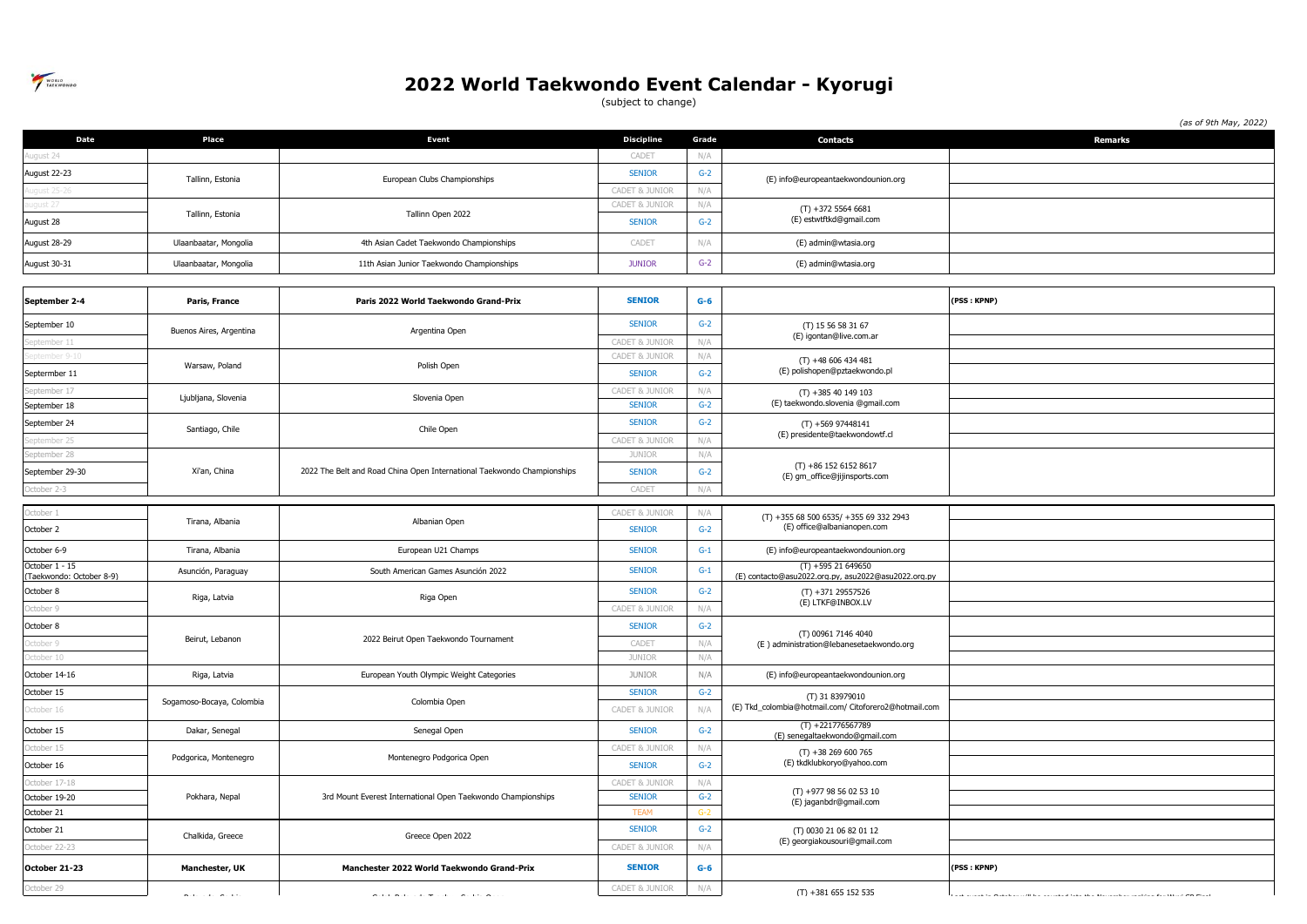

(subject to change)

|                          |                                  |                                                                                                   |                           |        |                                                        | (as of 9th May, 2022)                                                             |
|--------------------------|----------------------------------|---------------------------------------------------------------------------------------------------|---------------------------|--------|--------------------------------------------------------|-----------------------------------------------------------------------------------|
| <b>Date</b>              | Place                            | <b>Event</b>                                                                                      | <b>Discipline</b>         | Grade  | <b>Contacts</b>                                        | <b>Remarks</b>                                                                    |
| October 30               | Belgrade, Serbia                 | Galeb Belgrade Trophy - Serbia Open                                                               | <b>SENIOR</b>             | $G-2$  | (E) tkdgale@gmail.com                                  | Last event in October will be counted into the November ranking for Wuxi GP Final |
|                          |                                  |                                                                                                   |                           |        |                                                        |                                                                                   |
| November                 | <b>TBD</b>                       | World Taekwondo Children Championships                                                            | Children                  | N/A    |                                                        |                                                                                   |
| <b>November</b>          | <b>TBD</b>                       | World Taekwondo Women's Open Championships                                                        | <b>SENIOR</b>             | $G-4$  |                                                        | (PSS: Daedo)                                                                      |
| November 1               |                                  |                                                                                                   | <b>JUNIOR</b>             | N/A    |                                                        |                                                                                   |
| November 2-4             | Islamabad, Pakistan              | Combaxx 4th Asian Open Taekwondo Championship                                                     | <b>SENIOR</b>             | $G-2$  | $(T) +923215200884$<br>(E) ptf_wasim@yahoo.com         |                                                                                   |
| November 3               | Tahiti, French Polynesia         | President's Cup - Oceania                                                                         | <b>SENIOR</b>             | $G-2$  | $(T) +68987772616$<br>(E) alfred.laikounsing@gmail.com |                                                                                   |
|                          |                                  |                                                                                                   | <b>SENIOR</b>             | $G-4$  | $(T) +68987772616$<br>(E) alfred.laikounsing@gmail.com |                                                                                   |
| November 4               | Tahiti, French Polynesia         | 10th Oceania Championships                                                                        | <b>CADET &amp; JUNIOR</b> | N/A    |                                                        |                                                                                   |
|                          |                                  |                                                                                                   | <b>TEAM</b>               |        |                                                        |                                                                                   |
| November 5               | Tahiti, French Polynesia         | Tahiti Open                                                                                       | <b>SENIOR</b>             | $G-2$  | $(T) +68987772616$<br>(E) alfred.laikounsing@gmail.com |                                                                                   |
| November 4               | Lima, Peru                       | Peru Open                                                                                         | <b>SENIOR</b>             | $G-2$  | $(T) + 51959175718$<br>(E) federaciontkdperu@gmail.com |                                                                                   |
| lovember 5               |                                  |                                                                                                   | <b>CADET &amp; JUNIOR</b> | N/A    |                                                        |                                                                                   |
| Vovember 4-5             | Larnaka, Cyprus                  | Cyprus Open                                                                                       | <b>CADET &amp; JUNIOR</b> | N/A    | (T) 00357 22 449 851<br>(E) judotae@cytanet.com.cy     |                                                                                   |
| November 6               |                                  |                                                                                                   | <b>SENIOR</b>             | $G-2$  |                                                        |                                                                                   |
| November 10              | Nablus, Palestine                | 5th Palestine Championships                                                                       | <b>SENIOR</b>             | $G-2$  | $(T) + 61411337352$                                    |                                                                                   |
| November 11-12           |                                  |                                                                                                   | CADET & JUNIOR            | N/A    | (E) fadi.hussein@hotmail.com                           |                                                                                   |
| November 12              | Paris, France                    | French Open                                                                                       | <b>SENIOR</b>             | $G-2$  | (T) 04 37 56 14 14<br>(E) dtna@fftda.fr                |                                                                                   |
| Vovember 13              |                                  |                                                                                                   | <b>CADET &amp; JUNIOR</b> | N/A    |                                                        |                                                                                   |
| November 13-20           | Cancun, Mexico                   | Cancun 2022 World Taekwondo Championships                                                         | <b>SENIOR</b>             | $G-14$ |                                                        | (PSS: Daedo)                                                                      |
| Vovember 19              |                                  |                                                                                                   | CADET & JUNIOR            | N/A    | $(T) + 38761356257$                                    |                                                                                   |
| November 20              | Sarajevo, Bosnia and Herzegovina | Bosnia and Herzegovina Open 2022                                                                  | <b>SENIOR</b>             | $G-2$  | (E) tkdsbih@gmail.com                                  |                                                                                   |
| November 29 - December 1 | Wuxi, China                      | Open Qualification Tournament for Wuxi 2022 World Taekwondo<br><b>Grand Slam Champions Series</b> | <b>SENIOR</b>             | N/A    |                                                        |                                                                                   |
| November 26-December 3   | Jinjiang, China                  | ISF Gymnasiade                                                                                    | <b>JUNIOR</b>             | N/A    |                                                        |                                                                                   |
|                          |                                  |                                                                                                   |                           |        |                                                        |                                                                                   |
| December 6-7             | Wuxi, China                      | Wuxi 2022 World Taekwondo Grand Slam Champions Series                                             | <b>SENIOR</b>             | N/A    |                                                        |                                                                                   |
| December 12-13           | Wuxi, China                      | Wuxi 2022 World Taekwondo Grand-Prix Final                                                        | <b>SENIOR</b>             | $G-10$ |                                                        | (PSS: KPNP)                                                                       |
| December 17-19           | Wuxi, China                      | Wuxi 2022 World Taekwondo World Cup Team Championships                                            | <b>TEAM</b>               | $G-8$  |                                                        |                                                                                   |

| <b>Events Cancelled / Postponed</b> |                        |                                                     |                |     |                                                                                                              |  |  |  |
|-------------------------------------|------------------------|-----------------------------------------------------|----------------|-----|--------------------------------------------------------------------------------------------------------------|--|--|--|
| July 16                             | Montreal, Canada       | Canada Open                                         | <b>SENIOR</b>  | G-2 | (T) 16 136 95 54 25                                                                                          |  |  |  |
|                                     |                        |                                                     | CADET & JUNIOR |     | (E) ops@taekwondo-canada.com                                                                                 |  |  |  |
|                                     |                        |                                                     |                |     |                                                                                                              |  |  |  |
| March 12                            | Eindhoven, Netherlands | Dutch Open Taekwondo Championships                  | <b>SENIOR</b>  | ے-ن | $(T) +31614126969$<br>(E) r.gajadhar@taekwondobond.nl                                                        |  |  |  |
| March 13                            |                        |                                                     | CADET & JUNIOR |     |                                                                                                              |  |  |  |
|                                     |                        |                                                     |                |     |                                                                                                              |  |  |  |
| October 26-27                       | Islamabad, Pakistan    | Pakistan Open International Taekwondo Championships | JUNIOR         |     | (T) +92 321 5200884 / +92 301 8509882 / +92 333 5288897<br>(E) ptf_wasim@yahoo.com / pakistan.sscb@yahoo.com |  |  |  |
| October 28-30                       |                        |                                                     | <b>SENIOR</b>  |     |                                                                                                              |  |  |  |